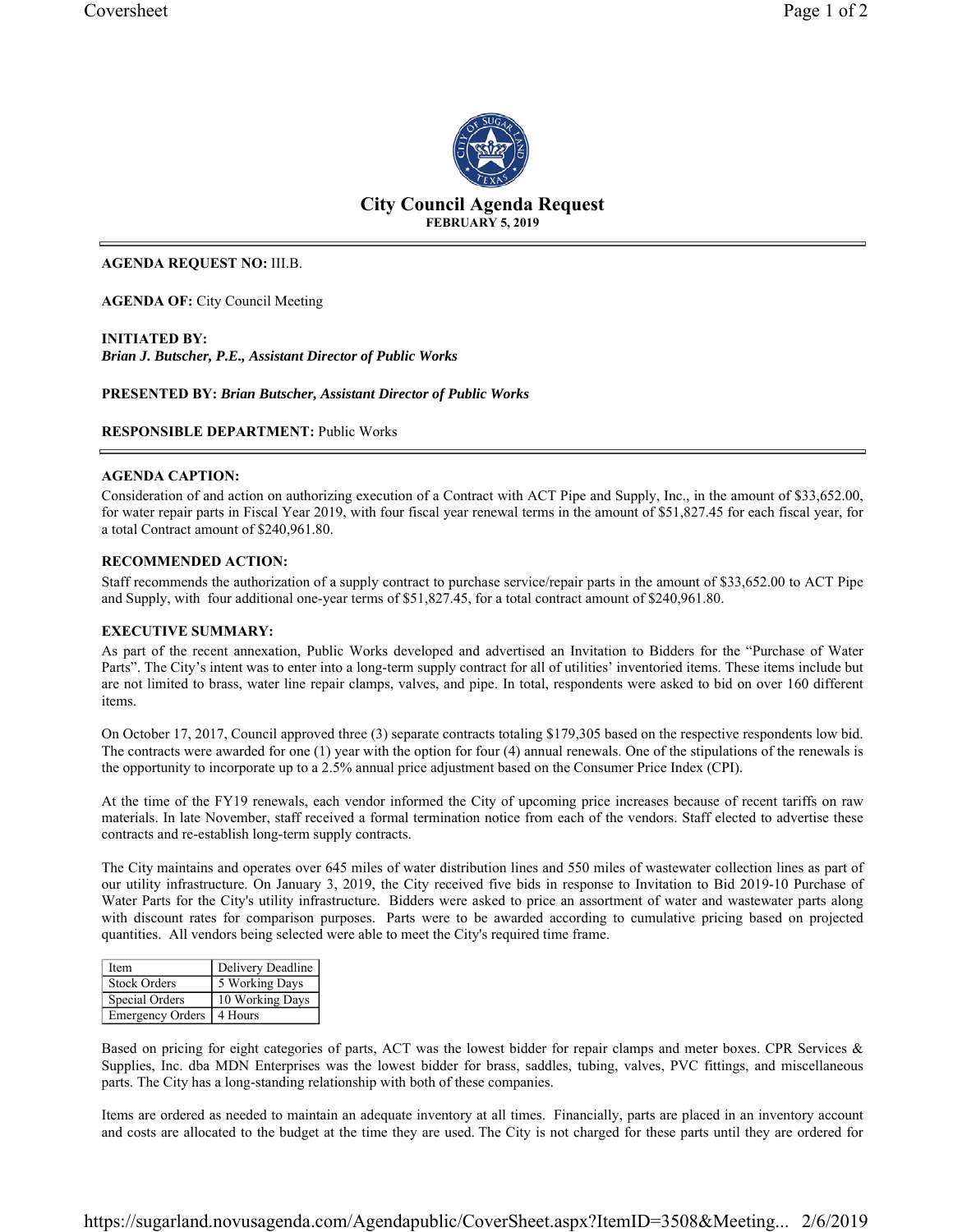inventory. Funding is available in the Public Works - Repair and Maintenance Utilities System Supplies accounts to fund the parts as they are used for repairs.

The recommended contracts are for the remainder of FY19 with four one-year mutually agreeable extensions. The first year of the contract will run from February 6, 2019 to September 30, 2019. The first 8 months (February 6, 2019 – September 30, 2019) will be funded with the FY19 approved budget. Should the future year funding not be approved for any reason, the contract will terminate on the first day of the new fiscal year. The current approved budget includes \$126,652.00 to fund the remainder of FY19. Each subsequent year of the contract will follow the October 1st start date. The total contract amounts are 8.87% higher than the rates obtained in 2017. The current budget can support these increases because the initial term is only running for 8 months. Below is a breakdown of each area of the award and its cost comparison to the 2017 bid prices.

|                      | 2017        | 2019        | $\%$   |
|----------------------|-------------|-------------|--------|
| <b>Brass</b>         | \$73,711.90 | \$78,662.85 | 6.72%  |
| <b>Saddles</b>       | \$12,522.21 | \$14,286.52 | 14.09% |
| <b>Clamps</b>        | \$40,027.36 | \$40,431.20 | 1.01%  |
| Tubing               | \$7,871.00  | \$10,041.40 | 27.57% |
| <b>Valves</b>        | \$28,692.62 | \$33,017.64 | 15.07% |
| <b>PVC Fittings</b>  | \$2,499.55  | \$2,991.30  | 19.67% |
| <b>Meter</b>         |             |             |        |
| <b>Boxes/Washers</b> | \$10,186.90 | \$11,396.25 | 11.87% |
| Misc                 | \$3,794.22  | \$4,382.66  | 15.51% |
| <b>Total</b>         | \$179,306   | \$195,210   | 8.87%  |

The Public Works Department recommends the authorization of a supply contract to purchase service/repair parts in the amount of \$33,652.00 to ACT Pipe and Supply, with four fiscal year renewal terms in the amount of \$51,827.45 for each fiscal year, for a total contract amount of \$240,961.80.

# **BUDGET**

**EXPENDITURE REQUIRED:** \$33,652.00

**CURRENT BUDGET:** \$126,652.00

# **ADDITIONAL FUNDING:** NA

**FUNDING SOURCE:**Utility Operating Fund

# **ATTACHMENTS:**

| <b>Description</b> | 1 ype |
|--------------------|-------|
|                    |       |

 $\Box$ ACT Signed Contract Contracts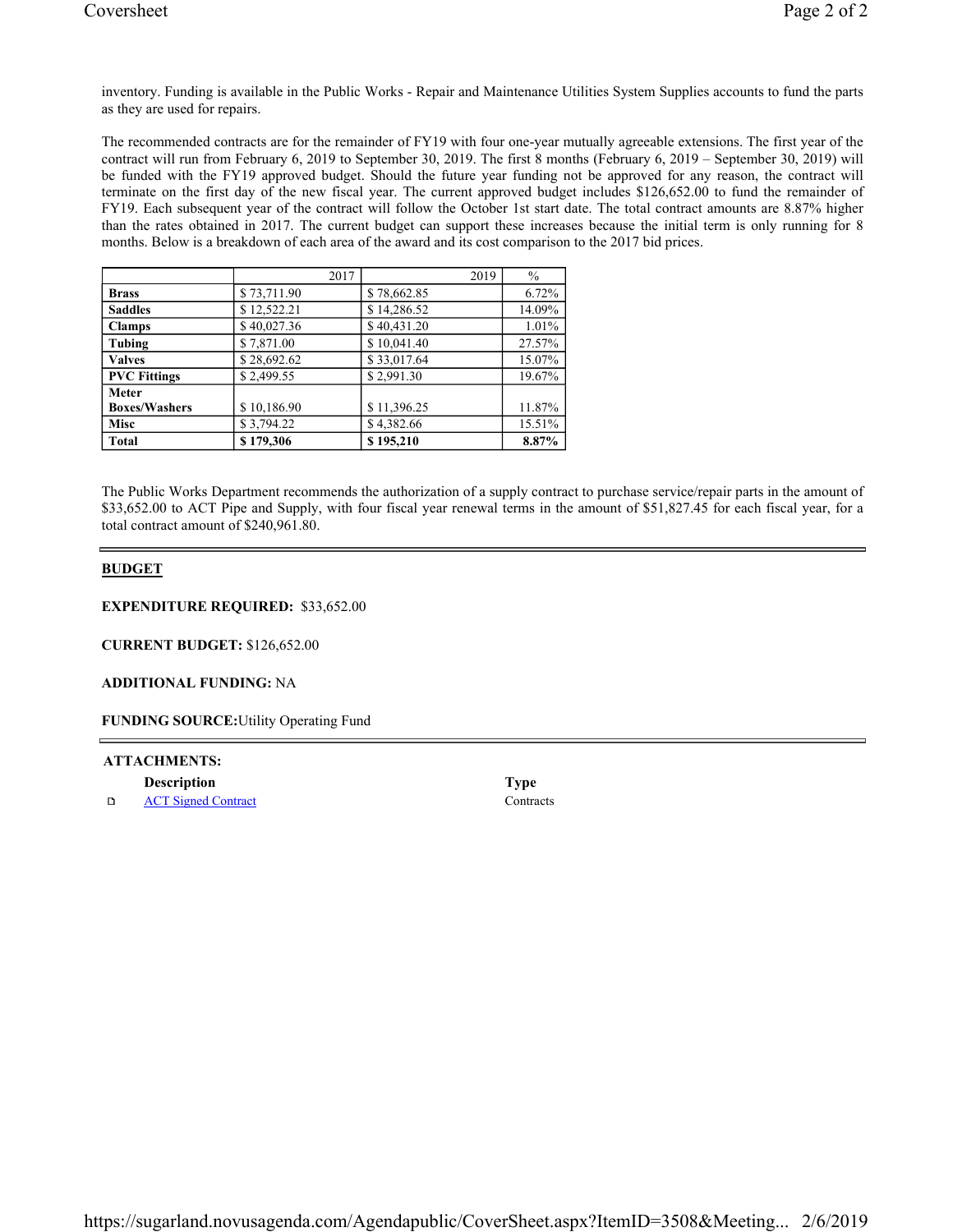

# **City Council Agenda Request FEBRUARY 5, 2019**

# **AGENDA REQUEST NO:** III.C.

**AGENDA OF:** City Council Meeting

**INITIATED BY:** *Brian J. Butscher, P.E., Assistant Director of Public Works* 

# **PRESENTED BY:** *Brian Butscher, Assistant Director of Public Works*

# **RESPONSIBLE DEPARTMENT:** Public Works

# **AGENDA CAPTION:**

Consideration of and action on authorizing execution of a Contract with CPR Services & Supplies, Inc., dba MDN Enterprises, in the amount of \$93,000.00, for water repair parts in Fiscal Year 2019, with four fiscal year renewal terms in the amount of \$143,382.00 for each fiscal year, for a total Contract amount of \$666,528.00.

# **RECOMMENDED ACTION:**

Staff recommends the authorization of a supply contract to purchase service/repair parts in the amount of \$93,000.00 to CPR Services and Supplies, Inc., dba MDN Enterprises, with four additional one-year terms of \$143,382.00, for a total contract amount of \$666,528.00.

# **EXECUTIVE SUMMARY:**

As part of the recent annexation, Public Works developed and advertised an Invitation to Bidders for the "Purchase of Water Parts". The City's intent was to enter into a long-term supply contract for all of utilities' inventoried items. These items include but are not limited to brass, water line repair clamps, valves, and pipe. In total, respondents were asked to bid on over 160 different items.

On October 17, 2017, Council approved three (3) separate contracts totaling \$179,305 based on the respective respondents low bid. The contracts were awarded for one (1) year with the option for four (4) renewals. One of the stipulations of the renewals is the opportunity to incorporate up to a 2.5% annual price adjustment based on the Consumer Price Index (CPI).

At the time of the FY19 renewals, each vendor informed the City of upcoming price increases because of recent tariffs on raw materials. In late November, staff received a formal termination notice from each of the vendors. Staff elected to advertise these contracts and reestablish long-term supply contracts.

The City maintains and operates over 645 miles of water distribution lines, and 550 miles of wastewater collection lines. On January 3, 2019, the City received five bids in response to Invitation to Bid 2019-10 Purchase of Water Parts for the City's utility infrastructure. Bidders were asked to price an assortment of water and wastewater parts along with discount rates for comparison purposes. Parts were to be awarded according to cumulative pricing based on projected quantities. All vendors being selected were able to meet the City's required time frame.

| Item                       | Delivery Deadline |
|----------------------------|-------------------|
| <b>Stock Orders</b>        | 5 Working Days    |
| Special Orders             | 10 Working Days   |
| Emergency Orders   4 Hours |                   |

Based on pricing for eight categories of parts, ACT was the lowest bidder for repair clamps and meter boxes. CPR Services & Supplies, Inc. dba MDN Enterprises was the lowest bidder for brass, saddles, tubing, valves, PVC fittings, and miscellaneous parts. The City has a long-standing relationship with both of these companies.

Items are ordered as needed to maintain an adequate inventory at all times. Financially, parts are placed in an inventory account and costs are allocated to the budget at the time they are used. The City is not charged for these parts until they are ordered for